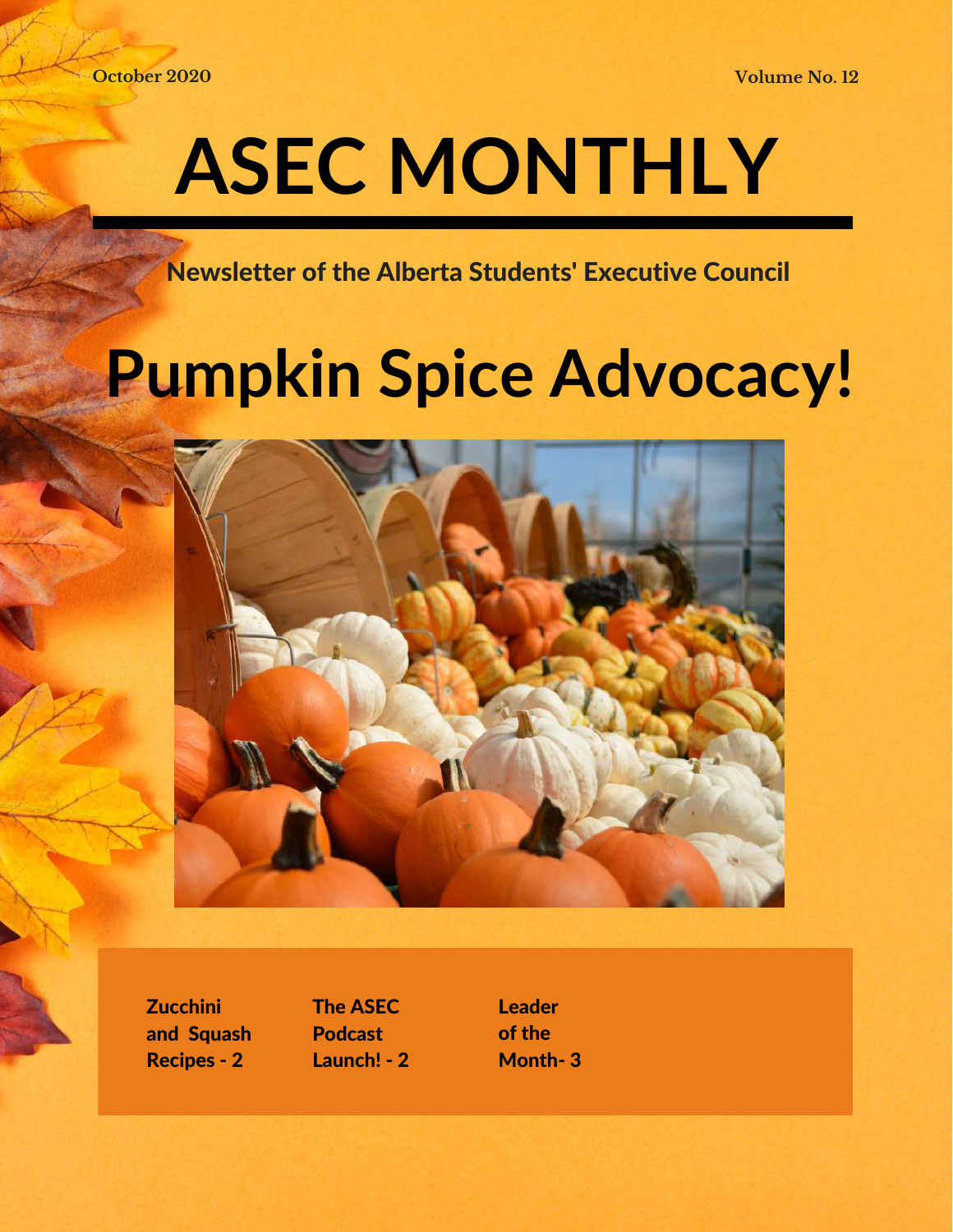#### ZUCCHINI AND SQUASH RECIPES

Coming into the holiday season, the ASEC staff team knows that not everyone will be getting together with family this year. So, we though we would bring you some of our family recipes.

Naomi likes to make roasted butternut squash soup. She cubes and tosses the squash in oil and salt and pepper, then roasts it until its soft enough to squish with a fork, and blends it with an immersion blender. In the meantime, she fries onion and garlic with cubed bacon, and combines everything in a pot to simmer, adding stock until she achieves the desired consistency.

Jon uses zucchini to make appetizers: either breaded and fried zucchini spears, or sliced zucchini chips tossed in oil and slowly baked until crispy. both can be served with dill dip- sour cream mixed with chopped fresh dill and lemon juice.

Barky uses spiral cut zucchini noodles with his puttanesca sauce, because the zucchini make the olives and the anchovy's taste extra mediterranean.

#### THE ASEC PODCAST LAUNCH

The new ASEC podcast *Advancing Education* will be coming soon, as we are happy to announce that all our equipment has arrived and the studio is complete!

The podcast will feature short, daily news episodes alongside longer indepth stories about student leadership and advanced education in Alberta.

Reach out to us now if you have a story to tell, so we can schedule interviews!